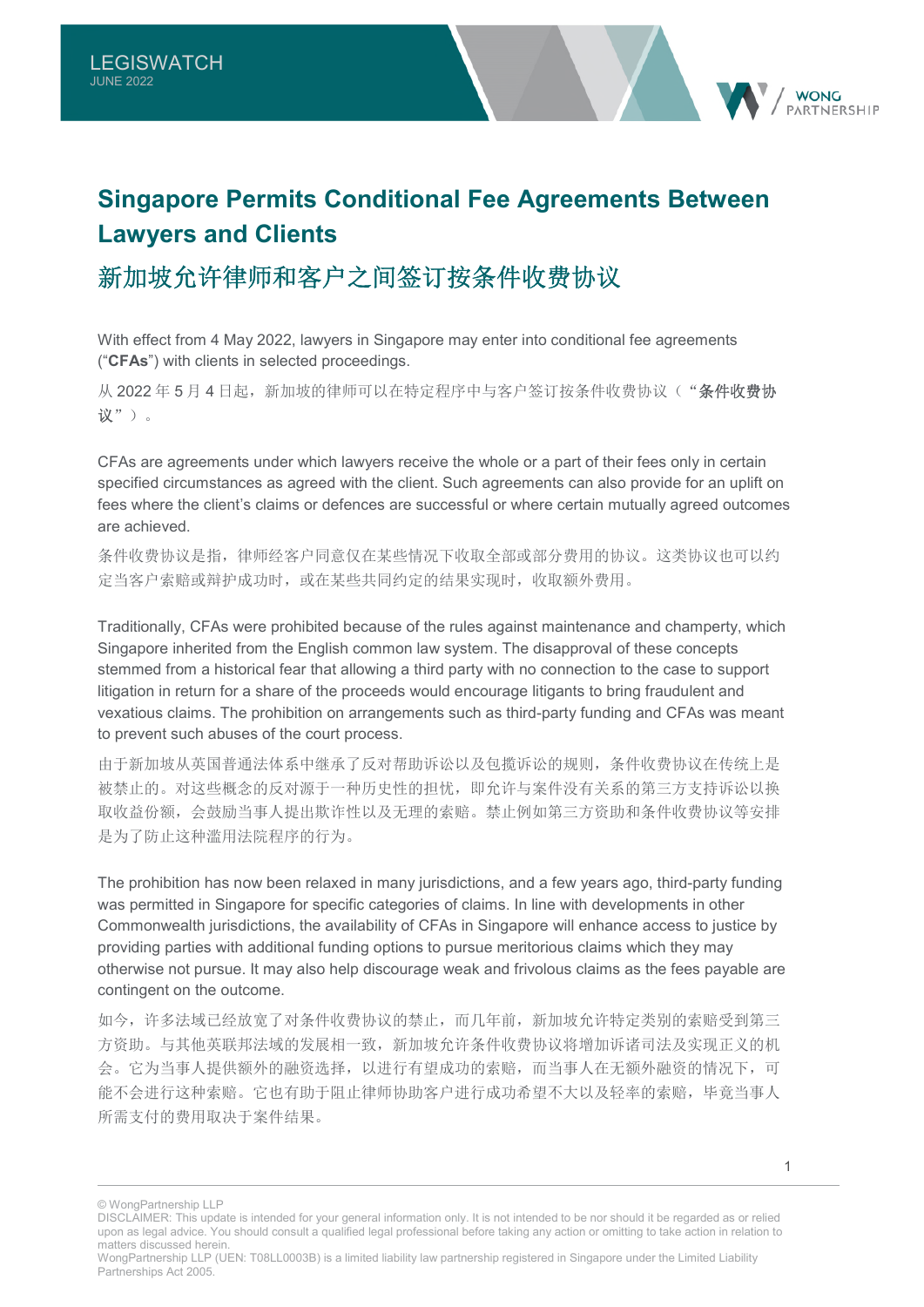

### **What are CFAs?**

### 什么是条件收费协议?

Under the new CFA framework, examples of CFAs that lawyers and clients may enter into include the following:

根据新的条件收费协议框架,律师和客户可以签订不同类型的条件收费协议,举例如下:

### (a) **No win, no fee** 无胜诉,不收费

The CFA may provide that the client will pay 100% of its lawyer's fees if its claim succeeds, or nothing if the claim fails.

条件收费协议可以约定,如果索赔成功,客户将支付 100%的律师费,如果索赔失败,客户不 支付任何费用。

### (b) **No win, less fee** 无胜诉,少收费

The CFA may provide that the client will pay 100% of its lawyer's fees if its claim succeeds, or a reduced amount if the claim fails.

条件收费协议可以约定,如果索赔成功,客户将支付 100%的律师费,如果索赔失败,客户将 支付降低金额的律师费。

### (c) **Win, more fee** 胜诉,多收费

In combination with the other two possibilities above, the CFA may provide that the client will pay an uplift fee if the claim succeeds, with the uplift to be agreed between the lawyer and the client.

结合上述的两种可能性,条件收费协议可以约定,如果索赔成功,客户将支付额外费用,而该 额外费用可由律师与客户自行约定。

The definition of "conditional fee agreement" in the Legal Profession Act 1966 suggests that CFAs may cover fees, charges, disbursements, expenses and remuneration. This means that lawyers and clients may negotiate CFAs that cover the client's disbursements incurred during legal proceedings, such as filing expenses and printing costs.

1966 年《法律职业法》中对"按条件收费协议"的定义表明,条件收费协议可以涵盖费用、收费、支 出、开支和报酬。这说明律师和客户可以商议条件收费协议,以涵盖客户在法律程序期间产生的支 出,例如立案费以及文印方面的费用。

© WongPartnership LLP

DISCLAIMER: This update is intended for your general information only. It is not intended to be nor should it be regarded as or relied upon as legal advice. You should consult a qualified legal professional before taking any action or omitting to take action in relation to matters discussed herein.

WongPartnership LLP (UEN: T08LL0003B) is a limited liability law partnership registered in Singapore under the Limited Liability Partnerships Act 2005.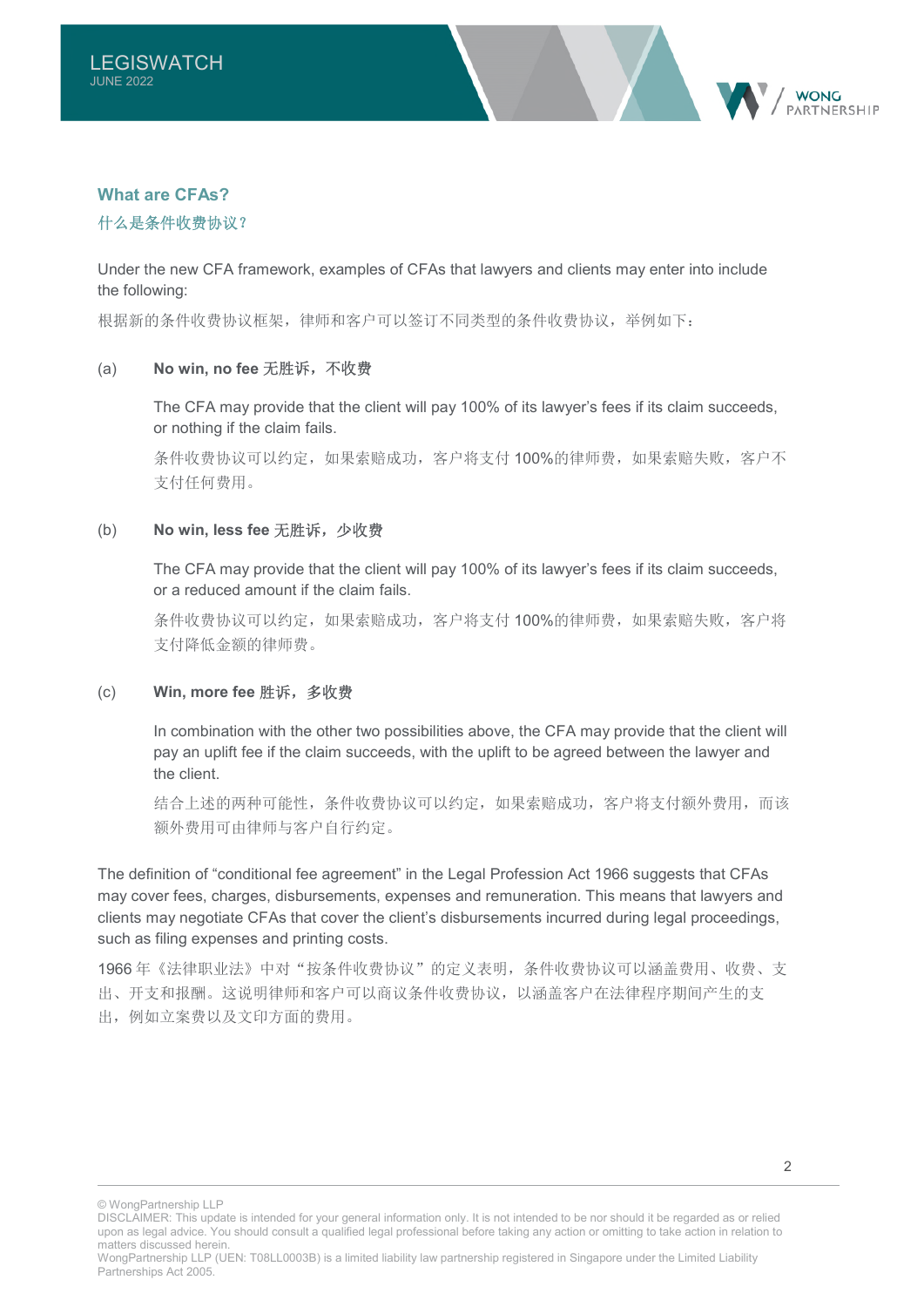CFAs should be distinguished from contingency fee agreements, which are agreements where the lawyer involved may share in an agreed percentage of the sum recovered by the client, with no direct correlation to the work done. Contingency fee agreements continue to be impermissible in Singapore.

条件收费协议应当与风险代理安排区分开来,后者是指律师可以从客户收回的款项中按约定的百分比 分享收益,与完成的工作没有直接关联的协议。在新加坡,风险代理安排将继续被禁止。

Despite the existence of CFAs, the client continues to be liable to pay any adverse costs (i.e., if the client loses an application or the proceeding, the court or arbitral tribunal may order the client to pay costs to the winning party). Further, if the CFA provides for the payment of an uplift fee, the client cannot recover this uplift fee as part of an adverse costs order against the losing party. Thus, the client can only recover from the losing party the normal amount of costs that a court or arbitral tribunal thinks is reasonable.

尽管有条件收费协议的存在,客户仍然有责任支付任何不利费用(即如果客户在申请或程序中败诉, 法院或仲裁庭可以命令客户向胜诉方支付费用)。此外,如果条件收费协议约定支付额外费用,客户 不能从败诉方收回额外费用(作为不利费用判决的一部分)。因此,客户只能从败诉方收回法院或仲 裁庭认为合理的正常费用。

### **Proceedings where CFAs are permissible**

### 允许使用条件收费协议的程序

Generally speaking, CFAs cover proceedings where litigants tend to be more commercially sophisticated. They are permissible for proceedings similar to those where third-party funding is available, namely:

一般来说,在条件收费协议涉及的程序中,当事人往往在商业上更为成熟老练。在被允许的相关程序 方面,条件收费协议与第三方资助是类似的,即:

(a) International and domestic arbitration proceedings;

国际和国内仲裁程序;

(b) Certain proceedings in the Singapore International Commercial Court, including appeals; and

新加坡国际商业法院的某些程序,包括上诉;以及

(c) Court and mediation proceedings that are related to (a) and (b) above, including applications to stay arbitration proceedings, or applications to enforce arbitral awards.

与上述(a)项和(b)项有关的法院和调解程序,包括申请暂停仲裁程序,或申请执行仲裁裁决。

**WONC** 

<sup>©</sup> WongPartnership LLP

DISCLAIMER: This update is intended for your general information only. It is not intended to be nor should it be regarded as or relied upon as legal advice. You should consult a qualified legal professional before taking any action or omitting to take action in relation to matters discussed herein.

WongPartnership LLP (UEN: T08LL0003B) is a limited liability law partnership registered in Singapore under the Limited Liability Partnerships Act 2005.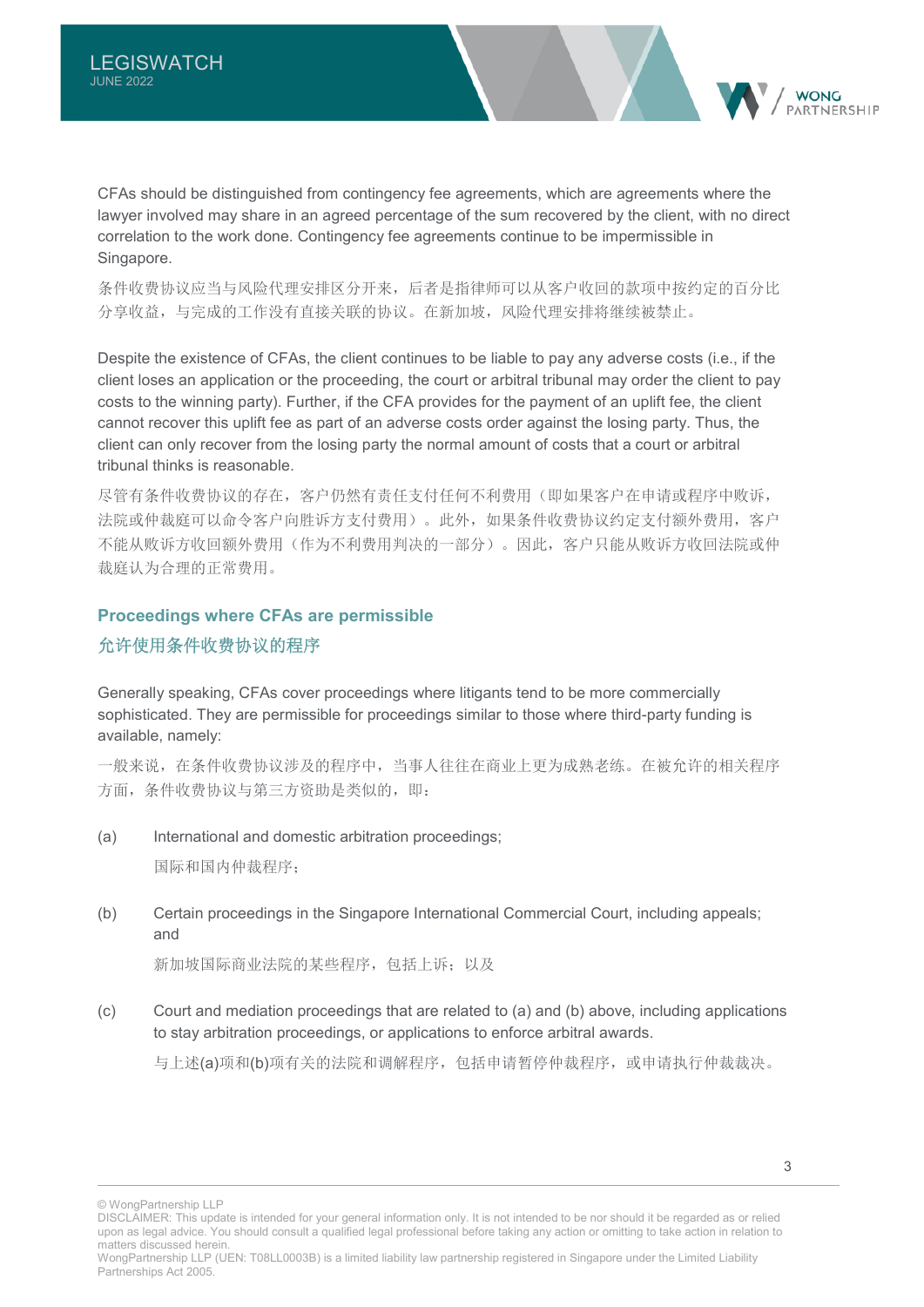Arbitration-related court proceedings cover court proceedings both in Singapore and in states and territories outside Singapore. This means CFAs may apply, for example, where a lawyer in Singapore is engaged in respect of proceedings in a foreign court that are connected with arbitration proceedings.

与仲裁有关的法院程序包括在新加坡和新加坡以外的国家和地区的法院程序。这意味着,条件收费协 议可能适用于新加坡的律师受聘于与仲裁程序相关的外国法院程序。

CFAs may cover remuneration and costs incurred in relation to preliminary and preparatory advice, negotiations or settlement of disputes for the purposes of contemplated proceedings in relation to the claims above, even if those claims are eventually not commenced or the claim is settled.

条件收费协议也可以适用于因初步及准备性建议、谈判或争议的和解(为了前述相关程序)而产生的 报酬及成本,即使申请人最终没有启动索赔,或者已就索赔事项达成和解。

Currently, CFAs are not permitted for domestic Singapore court proceedings. The Ministry of Law has stated that it is studying the feasibility of allowing CFAs in other categories of proceedings.

目前,新加坡国内的法院程序不允许使用条件收费协议。律政部表示,其正在研究在其他类别的程序 中允许条件收费协议的可行性。

### **Requirements for CFAs**  条件收费协议的要求

Lawyers and clients have the freedom to determine a mutually agreeable arrangement for the payment of fees, subject to the prescribed requirements. For instance, they may agree to a traditional fee structure in one area of work (e.g., time costs or fixed fees), and a CFA in another. Parties may also agree to include or exclude the payment of disbursements from the CFA.

律师和客户可以自由决定双方同意的费用支付安排,但必须符合法定的要求。例如,他们可以就某个 工作领域同意采用传统的收费结构(例如时间成本或固定费用),而在另一个领域同意采用条件收费 协议。当事人也可以同意在条件收费协议中包括或排除关于开支的支付。

For CFAs to be valid and enforceable, the CFA must comply with certain requirements, including the following:

为了使条件收费协议有效以及可执行,它必须符合某些要求,包括以下:

- (a) The CFA must be in writing and signed by the client; 条件收费协议必须是书面形式,并由客户签署;
- (b) The CFA must not provide for the remuneration and costs to be payable as a proportion of the sum recovered by the client (i.e., no contingency fee agreements);

条件收费协议不得约定报酬和费用按客户收回金额的一定比例支付(即无风险代理安排);

**WONC** 

<sup>©</sup> WongPartnership LLP

DISCLAIMER: This update is intended for your general information only. It is not intended to be nor should it be regarded as or relied upon as legal advice. You should consult a qualified legal professional before taking any action or omitting to take action in relation to matters discussed herein.

WongPartnership LLP (UEN: T08LL0003B) is a limited liability law partnership registered in Singapore under the Limited Liability Partnerships Act 2005.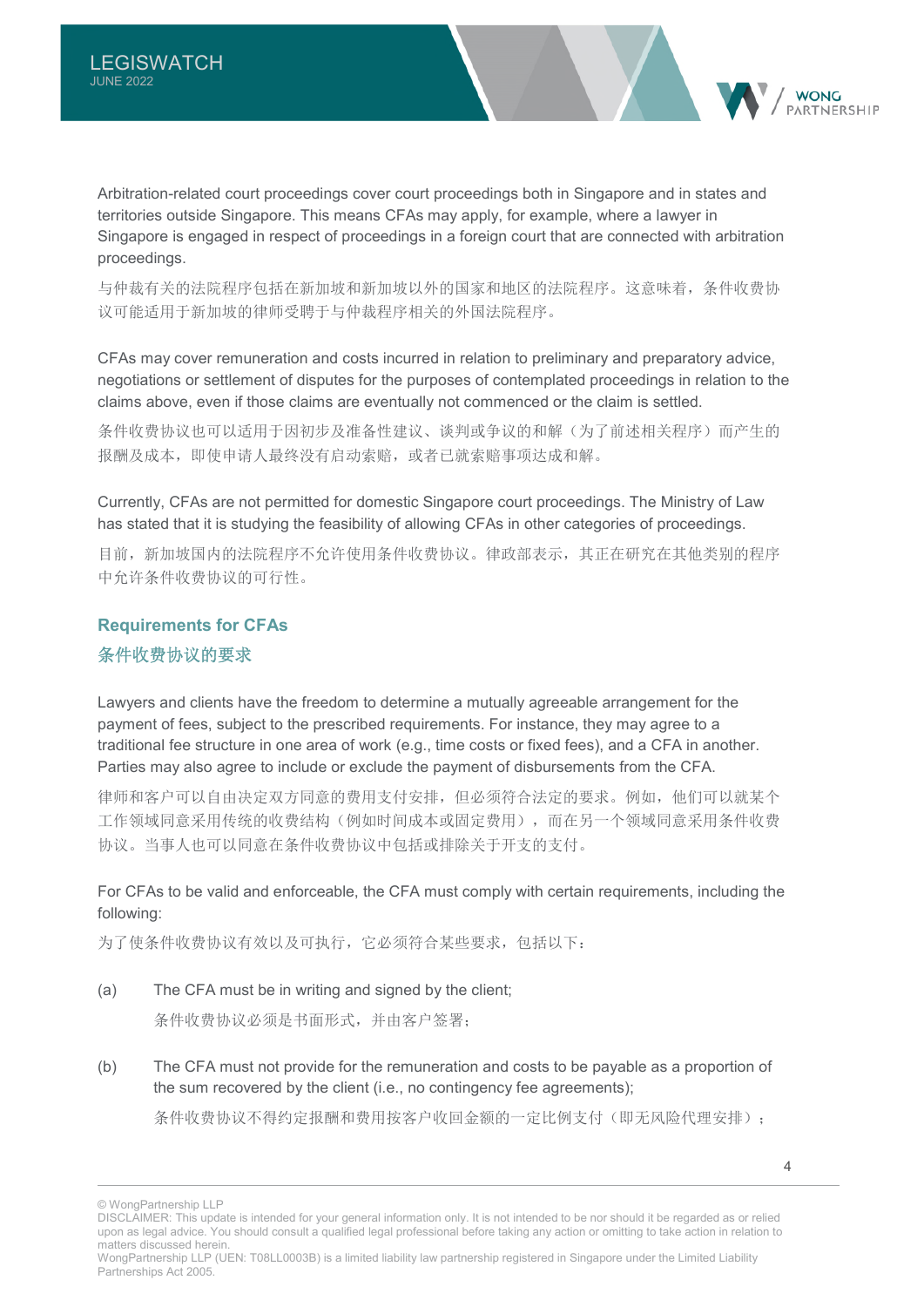

(c) The lawyer must provide certain information to the client in plain language, such as the nature and operation of the CFA, and how the uplift fees are calculated; and

律师必须以通俗易懂的语言向客户提供一些信息,例如条件收费协议的性质和操作,以及额外 费用是如何计算的:以及

(d) The CFA must provide for a cooling-off period of five days after the CFA is entered into, during which the client or lawyer may terminate the CFA by giving written notice. If the CFA is terminated during this cooling-off period, the client is not liable for any remuneration or costs incurred except for what was expressly instructed by or agreed to by the client.

条件收费协议必须约定在签订后有五天的冷静期,在此期间,客户或律师可以通过发出书面通 知的方式终止条件收费外收费协议在冷静期内被终止,除了客户明确指示或同意 外,客户不会承担任何报酬或费用。

If you would like information or assistance on the above, you may wish to contact the Partner at WongPartnership whom you normally work with or the following:



**CHEN Chi**  Partner – Commercial & Corporate **Disputes d:** +65 6416 2487 **e:** [chi.chen](mailto:chi.chen@wongpartnership.com)  [@wongpartnership.com](mailto:chi.chen@wongpartnership.com) Click [here](https://www.wongpartnership.com/people/detail/chen-chi) to view Chen Chi's CV.



**Charles TIAN Xiaoming**  Senior Associate (Foreign Law) – International Arbitration **d:** +65 6517 8717 **e:** [xiaoming.tian](mailto:xiaoming.tian@wongpartnership.com)  [@wongpartnership.com](mailto:xiaoming.tian@wongpartnership.com)

Connect with WongPartnership.

© WongPartnership LLP

DISCLAIMER: This update is intended for your general information only. It is not intended to be nor should it be regarded as or relied upon as legal advice. You should consult a qualified legal professional before taking any action or omitting to take action in relation to matters discussed herein.

WongPartnership LLP (UEN: T08LL0003B) is a limited liability law partnership registered in Singapore under the Limited Liability Partnerships Act 2005.